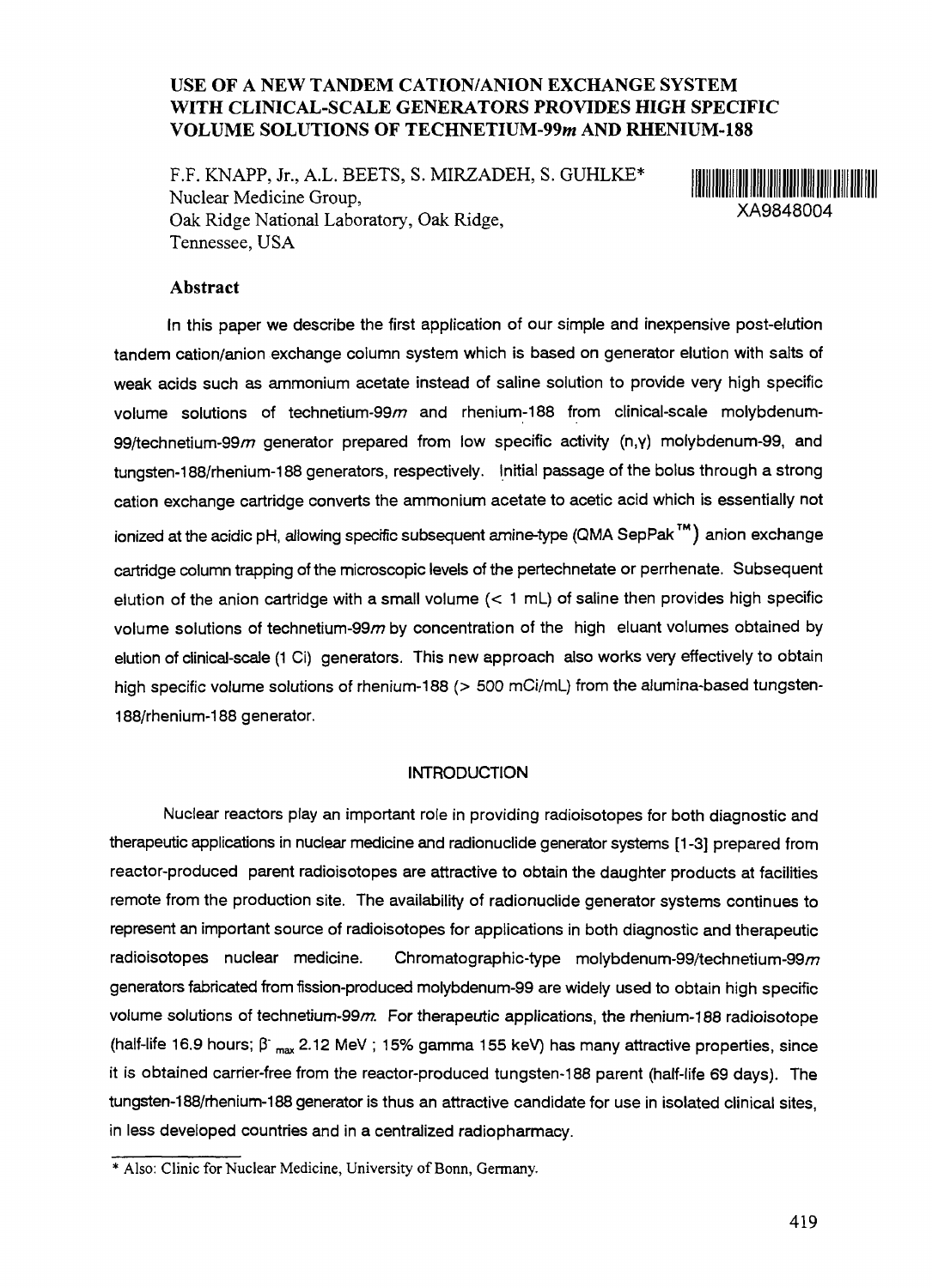#### 1. MATERIALS AND METHODS

General. All chemicals and reagents were analytical grade unless otherwise indicated. The > 86% enriched tungsten-186 was purchased from the ORNL Isotope Distribution Office. BioRad alumina was used as the generator adsorbant. Cation-exchange cartridges (IC-H Plus) were purchased from Alltech Associates (Deerfield, IL) and the QMA "Light" SepPak™ anion-exchange columns were obtained from Waters Corporation (Milford, MA). Generator columns were fitted with a coarse glass frit at the bottom under the alumina column. The columns were fitted with machined Teflon plugs on both top and bottom which were fitted with Luer locks for attachment to short lengths of arterial extension tubing. The molybdenum-99/technetium-99m generators (1 Ci) were purchased from Mallinckrodt Medical (St. Louis, MO).

Radionuclide Analyses. Radiouclide measurements were determined using a calibrated HpGe solid state detector (EG&G ORTEC, Oak Ridge, TN) coupled to a PC-based MCA (Nuclear Data/Canberra, Inc.). Samples of constant geometry were counted with low  $(< 5 %$ ) deadtime. Data were analyzed using Nuclear Data Accu-Spec Spectroscopy software. Nuclear data were taken from Lederer and Shirley [4] and the radioisotope levels were determined by quantification of the following photo peaks: <sup>188</sup>Re, 155 keV (15%); <sup>192</sup>lr, 316 keV (82.8%); <sup>191</sup>Os 129 keV (25.9%), <sup>99</sup>‴Tc 140 keV (89 %)  $\%$ Mo 739.6 keV (12.1 %). The tungsten-188 levels were usually quantified by measurements of the 155 keV γ-ray from decay of the <sup>188</sup>Re daughter in the <sup>188</sup>W/<sup>188</sup>Re equilibrium mixtures. Molybdenum-99 breakthrough was directly measured by analysis of the 739.6 keV photopeak. In some cases, direct measurement of the 227 keV (0.22%) and 290 keV (0.39%) y-rays from decay of <sup>188</sup>W was possible after post elution "trapping" of the <sup>188</sup>W generator column breakthrough on an alumina (neutral) SepPak® as described earlier [5]. Routine generator elution yields were determined using a calibrated Capintec dose calibrator.

Reactor Production and Processing of Tungsten-188. Tungsten-188 was produced by irradiation of enriched tungsten-186 oxide targets in the ORNL High Flux Isotope Reactor (HFIR) at a thermal neutron flux of 2-2.5 x 10<sup>15</sup> neutrons per cm<sup>2</sup>sec<sup>-1</sup>. The targets were processed by dissolution in 1 N NaOH solution in the presence of hydrogen peroxide as described earlier  $[6-7]$ . The specific activity of W-188 averaged 4-5 mCi/mg W-186 for a one cycle, 24-day irradiation.

Fabrication and Performance of the Tungsten-188/Rhenium-188 Generator. Following dissolution, the sodium tungstate solution was acidified to  $pH$  2-3 with 1 N HCI and adsorbed on a column of acid-washed BioRad alumina housed in a lead shield [7]. Generators were then conditioned by washing thoroughly with 100-200 mL of 0.9% saline by elution with a peristaltic pump at a flow rate of 1 -2 mL/min and were then eluted with saline to determine the baseline elution yields. The generator system housed in a lead shield is illustrated in FIG. 1.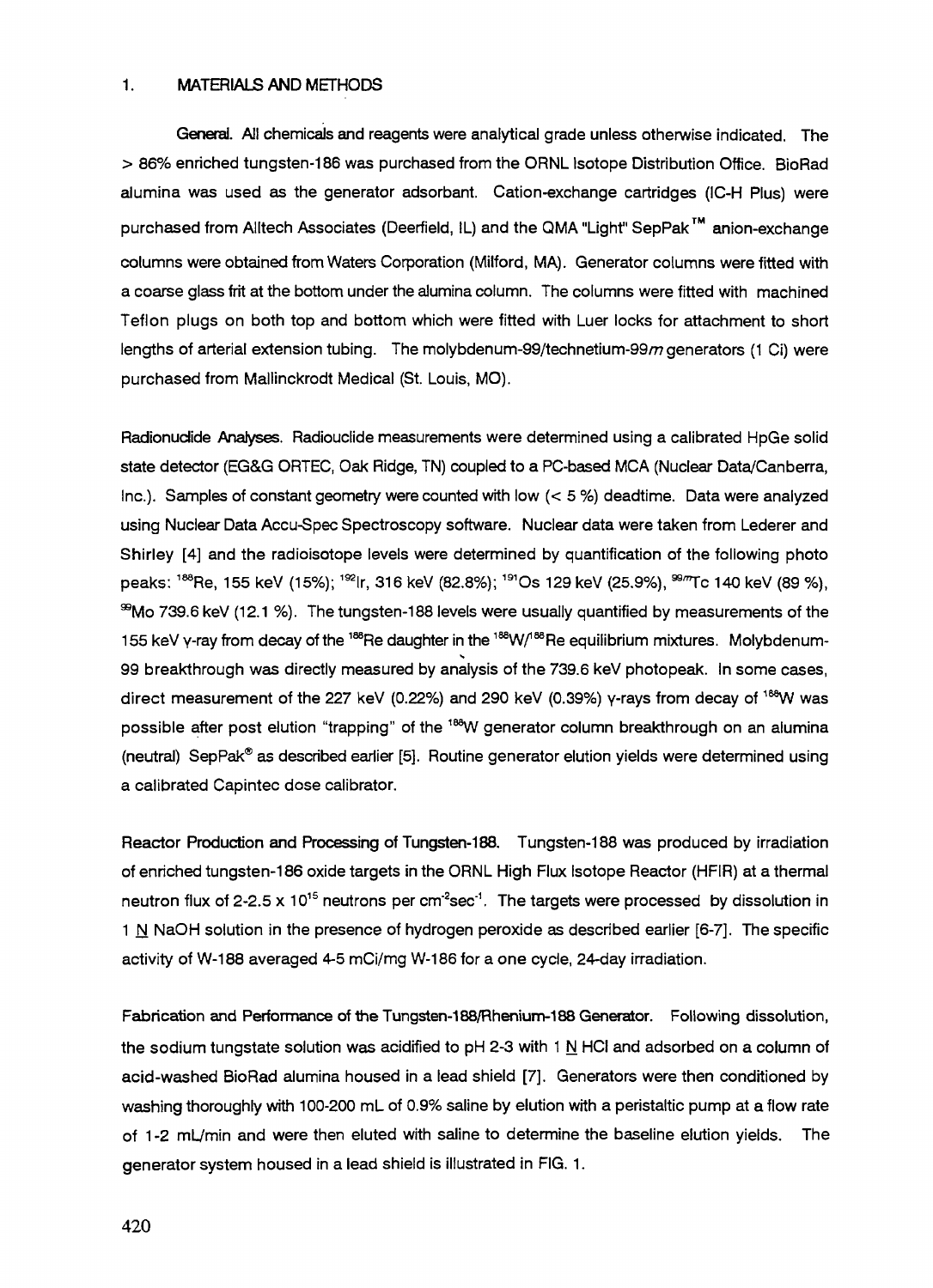





FIG 2. Detailed schematic of the tandem cation/anion tandem system used for concentration of low specific volume solutions of technetium-99 $m$  and rhenium-188 illustrating the chemical transformations on which the concept of using the salt of a weak acid for generator elution is based.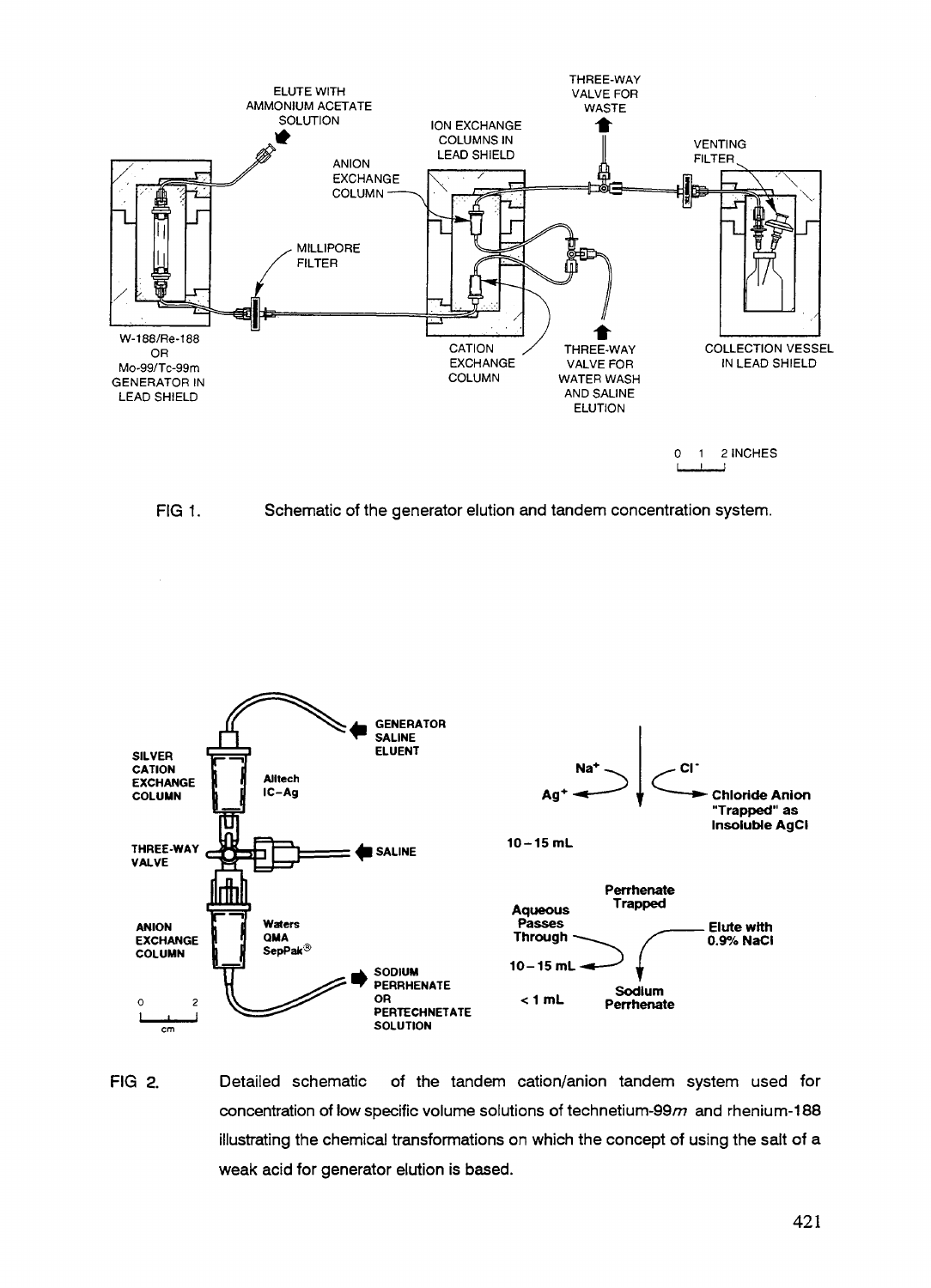Generator Bution. Prior to elution of the generators with the ammonium acetate solutions, the generators were equilibrated with eluant by elution at a constant flow rate of 1-2 mL/min using a peristaltic pump.

Concentration of Technetium-99m and Rhenium-188 Generator Eluants Using the Tandem Cation/Anion Columns System. The typical set-up of the generator and elution and concentration systems are illustrated in FIG. 2. In order to minimize exposure, the system is used behind a leaded glass and/or Lucite shield. A short length of disposable extension tubing is attached to the lower Luer outlet connection of the generator. Inclusion of an in-line 0.22 micron Millipore filter ensures trapping of any alumina fines or other particles which may be eluted from the generator. The in-line alumina SepPak<sup>™</sup> traps the low levels of tungsten-188 parent breakthrough [5]. The tandem cation/anion concentration system (FIG. 2) consists of a commercially available cation exchange cartridge with a capacity of 2-4 milliequivalents attached to a three-way stopcock connected at the outlet to the QMA SepPak® anion-exchange column. Another length of extension tubing then connects the outlet of the anion exchange column to the rhenium-188 collection vessel which is housed in a lead or Lucite shield. With the stopcock open the generator is eluted with 12-15 mL of 0.9% saline. The eluant collected from the QMA column contains only low levels of radioactivity and is discarded. The stopcock is then adjusted to permit elution of techentium-99 $m$  Na-pertechentate or rhenium-188 Na-perrhenate from the QMA anion trapping column with 0.9 mL of 0.9% saline.

# 2. CONCEPT OF THE TANDEM CATION/ANION CONCENTRATION OF SOLUTIONS OF SALTS OF WEAK ACIDS

Because tungsten-188 is produced [6-7] with relatively low specific activity in most research reactors (typically  $<$  5 mCi/mg W-186), the large amounts of alumina required to bind the low specific activity tungsten-188 parent results in high elution volumes and low specific volume solutions of rhenium-188. Simple effective methods are thus required for concentration of the generator eluant to the high specific volumes required for radiopharmaceutical labeling and for other applications. Our development of a very new simple method using a tandem cation/anion exchange column concentration system (FIG. 1) for the efficient concentration of rhenium-188-perrhenate and technetium-99m-pertechnetate makes the availability of high specific volume solutions of carrier-free rhenium-188 feasible and extends the generator shelf-life to several months. Our preliminary results [8] have demonstrated that concentration is readily feasible on an experimental scale and we now demonstrate the effectiveness of this new approach for the multiple elution of clincial-scale tungsten-188/rhenium-188 (500 mCi) and molybdenum-99/technetium-99m (1 Ci) generators.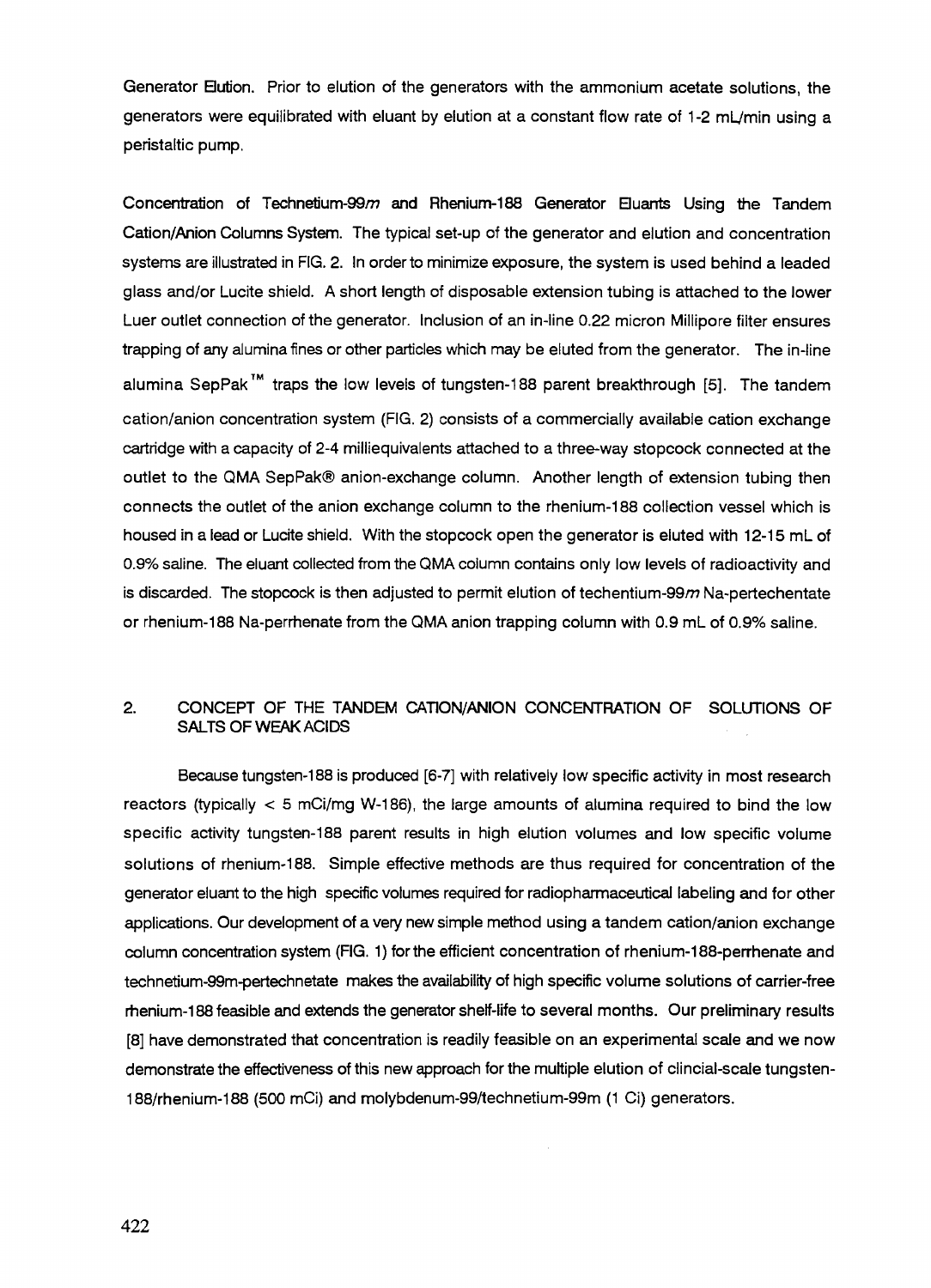## 3. CONCENTRATION OF RHENIUM-188 SOLUTIONS FROM THE TUNGSTEN-188/ RHENIUM-188 GENERATOR

For these studies, the generators were initially eluted with 0.9% saline for control elution yields, and then equilibrated with the ammonium acetate (NH4OAc) eluant solution. Yield values were determined using a dose calibrator. Following elution of a clinical-scale tungsten-188/rhenium-188 generator (Table 1) with a salt of a weak acid such as ammonium acetate, the eluant is passed through a tandem ion exchange system consisting of an initial strong cation exchange column which transform the ammonium acetate to acetic acid, which is essentially unionized at this pH. Since the macroscopic levels of the acetate anion eluant have been transformed to an unionized form, subsequent elution through an anion column specifically traps the microscopic levels of the perrhenate anions with the principal non-radioactive volume passing through as waste. After adjustment of the intermediary three-way valve, and subsequent washing of the QMA anion column with water, the rhenium-188 perrhenate is then eluted from the anion column in  $\leq 1$  mL of isotonic saline. This method provides high specific volume solutions of menium-188 sodium perrhenate over several weeks (Table 1).

Table 1. Average yields of rhenium-188 and technetium-99m obtained by elution of clinicalscale generators with 0.3 M ammonium acetate solution.

| Tungsten-188/Rhenium-188 Generator |                           | Molybdenum-99/Technetium-99m Generator |                                          |
|------------------------------------|---------------------------|----------------------------------------|------------------------------------------|
| 0.9 % NaCl                         | 0.3 M NH <sub>4</sub> OAc | 0.9% NaCl                              | 0.3 M NH <sub>4</sub> OAc Containing     |
| Eluant                             | Eluant, pH 5.5            | Eluant                                 | $0.01$ M NH <sub>4</sub> NO <sub>3</sub> |
|                                    |                           |                                        | Eluant, pH 5.2                           |
| $n = 3$ Elutions                   | $n = 31$ Elutions         | $n = 8$ Elutions                       | $n = 20$ Elutions                        |
| Yield = $70.9 \pm 9.9$ %           | Over $>$ 3 Month Period   | Yield = $84.2 \pm 1.2\%$               | Over $> 7$ Day Period                    |
|                                    | Yield = $62.6 \pm 14.4$ % |                                        | Yield = $69.% \pm 1.2%$                  |

### 4. CONCENTRATION OF TECHNETIUM-99m SOLUTIONS FROM THE MOLYBDENUM-99/TECHNETIUM-99/n GENERATOR

We have now demonstrated that this approach also works well with clinical-scale 1 Curie molybdenum-99/technetium-99m generators (Table 1). Although fission-produced molybdenum-99 is exclusively used in western developed countries, the use of low specific activity molybdenum-99 to obtain technetium-99m has been known for many years with sublimation and solvent extraction methods for use when fission-produced molybdenum-99 is not available [9]. Our new concentration method, however, allows the use of alumina-based chromatographic generator methods for separation of carrier-free technetium-99m from low specific activity molybdenum-99. Data from a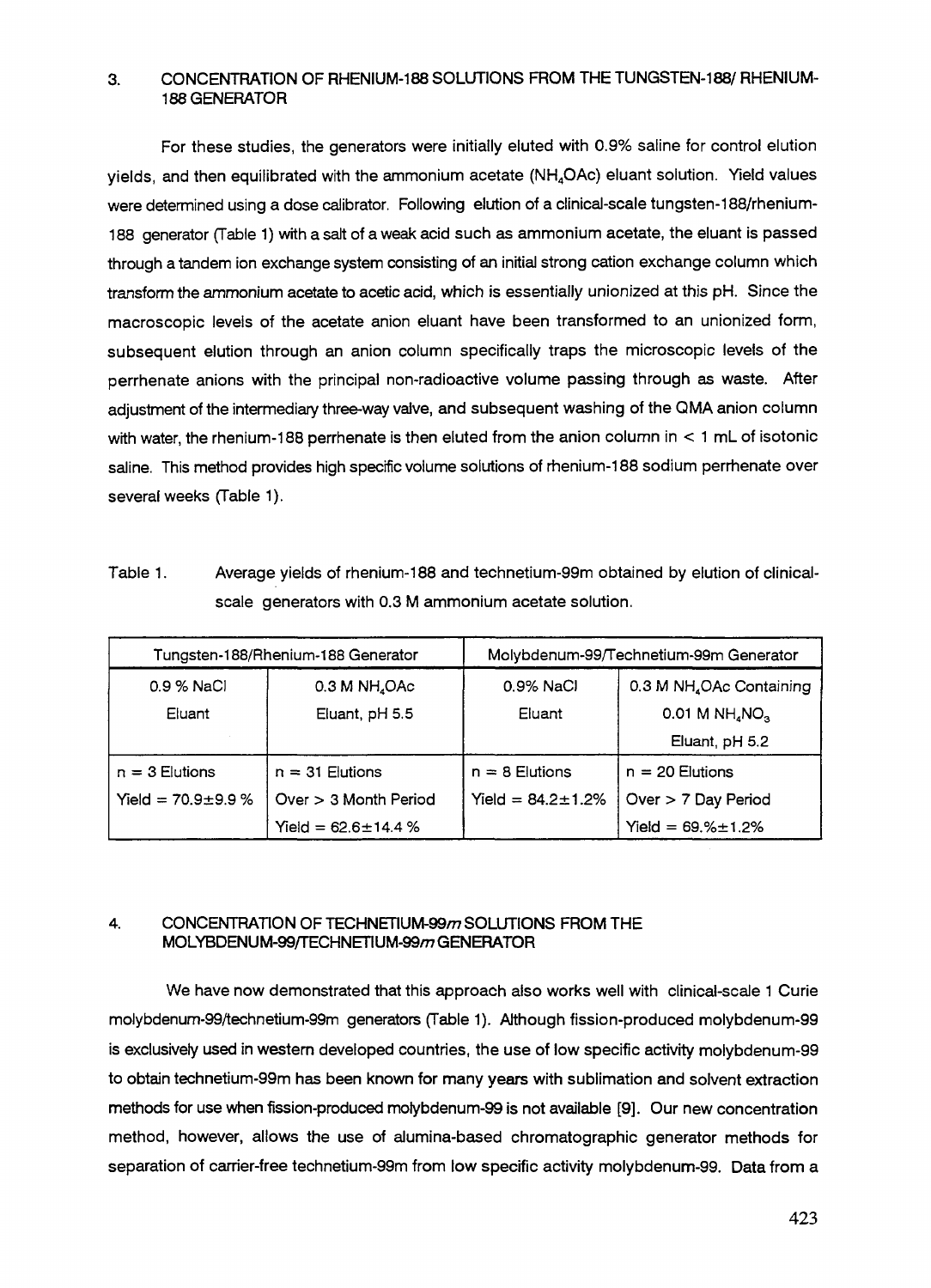typical study are summarized in Table 1. In contrast to the ease of oxidation of reduced rhenium species to Re(VII), reduced technetium-99m species are apparently retained on the alumina column, and we have thus determined that the  $0.3$  M  $NH<sub>4</sub>OAc$  generator eluant for elution of the molybdenum-99 generator must also contain low levels of a mild oxidizing agent such as 0.01 M  $NH<sub>a</sub>NO<sub>3</sub>$  to maintain the reproducibly high elution yields of technetium-99m. Another advantage of our tandem concentration system is that the shelf-life of the molybdenum-99 generators can be extended indefinitely essentially until the molybdenum-99 parent has decayed. The obvious advantages of using neutron-activated molybdenum-99 include the absence of large amounts of highly radioactive waste and no need for highly enriched uranium-235.

Although elution yields are somewhat lower, this approach permits very good routine yields. Generator eluant volumes as high as 20 mL are readily concentrated to  $<$  0.5 mL (40:1) and concentration factors are essentially unlimited, based on the size of the anion column and void volume of the tubing system, etc. By using this new method for simple eluant concentration, many reactors throughout the world can now be used for production of both tungsten-188 by double neutron capture on enriched tungsten-186 targets and molybdenum-99 by neutron activation of enriched molybdenum-98, making these generators routinely available at remote clinical sites in less developed regions to obtain the versatile rhenium-188 therapeutic radioisotope and technetium-99m for preparation of diagnostic agents.

### SUMMARY AND CONCLUSIONS

The availability of our new simple and inexpensive tandem cation/anion exchange system in conjunction with use of salts of a weak acid such as 0.3 M ammonium acetate for elution of clinical-sacle molybdenum-99/technetium-99 $m$  generators prepared from low specific activity (n,y) molybdenum-99 and with tungsten-188/rhenium-188 generators is effective in providing high specific volume solutions of technetium-99 $m$  and rhenium-188. Although the yields are somewhat lower in comparison to use of the traditional 0.9 % (0.15 M) sodium chloride eluant, this new method can be used indefinitely with no apparent decrease in daughter yields with time and continued low parent breakthrough and should allow the widespread use of these generators.

# ACKNOWLEDGEMENTS

Research at ORNL sponsored by the U.S. Department of Energy under contract AC05-96OR22464 with Lockheed Martin Energy Research Corporation.